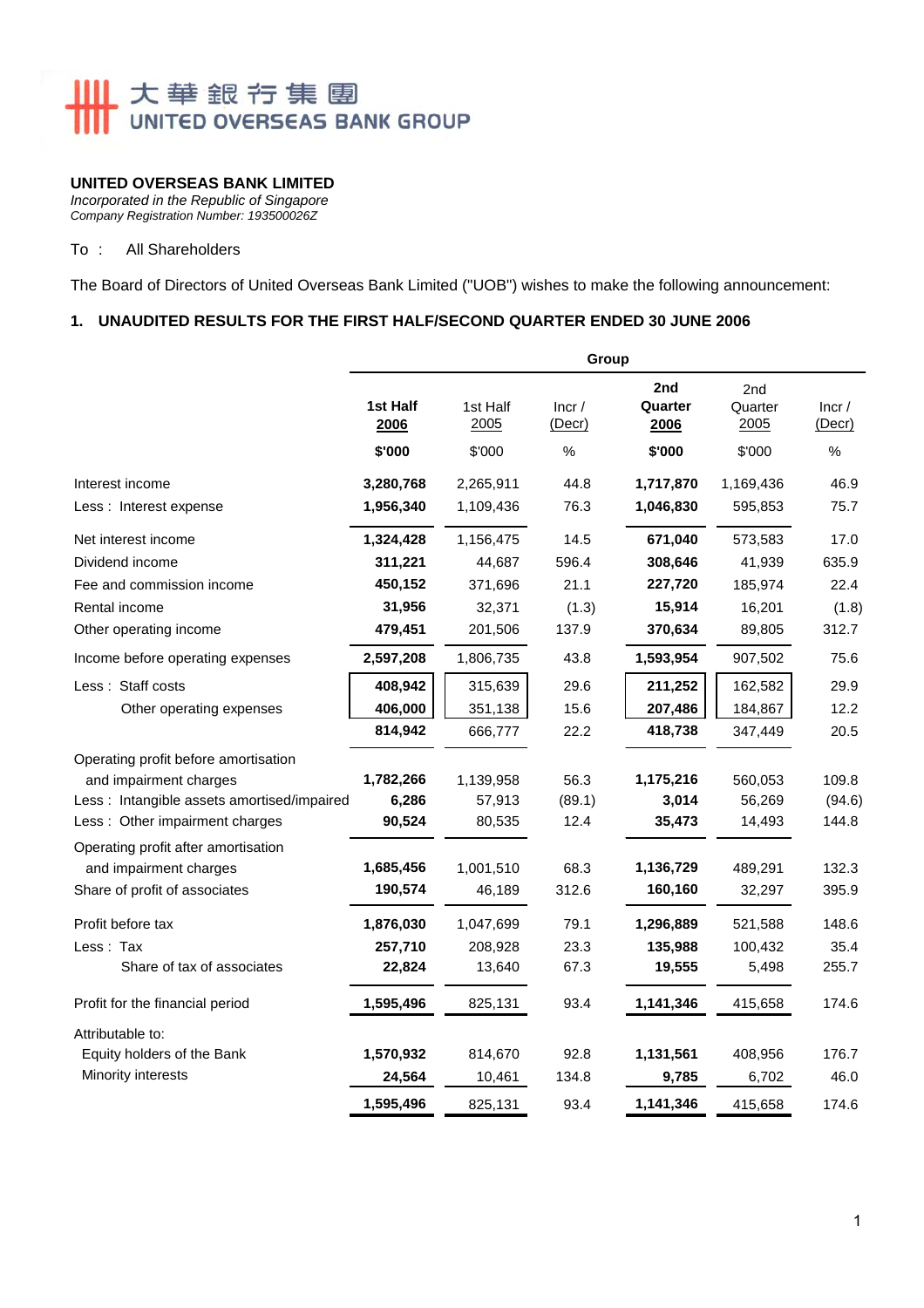# **Ⅲ 大華銀行集團**

## **2. SELECTED BALANCE SHEET DATA**

|     |                                                                                                 | Group               |                     |                     | <b>Bank</b>         |                     |                     |  |
|-----|-------------------------------------------------------------------------------------------------|---------------------|---------------------|---------------------|---------------------|---------------------|---------------------|--|
|     |                                                                                                 | 30-Jun-06<br>\$'000 | 31-Dec-05<br>\$'000 | 30-Jun-05<br>\$'000 | 30-Jun-06<br>\$'000 | 31-Dec-05<br>\$'000 | 30-Jun-05<br>\$'000 |  |
| (a) | <b>Assets</b>                                                                                   |                     |                     |                     |                     |                     |                     |  |
|     | <b>Total Assets</b>                                                                             | 155,932,889         | 145,072,770         | 136,856,374         | 131,327,278         | 121,447,612         | 113,580,169         |  |
|     | Loans and advances including<br>trade bills to non-bank customers                               | 70,177,323          | 67, 142, 153        | 64,623,116          | 53,636,358          | 51,274,865          | 50,465,631          |  |
| (b) | <b>Liabilities</b>                                                                              |                     |                     |                     |                     |                     |                     |  |
|     | Deposits of non-bank customers                                                                  | 89,752,854          | 85,502,760          | 80,474,610          | 70,854,546          | 66,481,295          | 63,611,504          |  |
|     | Total deposits including<br>bankers' deposits                                                   | 124,643,959         | 114,958,291         | 108,889,960         | 105,865,368         | 96,889,767          | 91,076,994          |  |
|     | Subordinated debts (unsecured)                                                                  |                     |                     |                     |                     |                     |                     |  |
|     | - Due within one year                                                                           | 83,149              |                     |                     |                     |                     |                     |  |
|     | - Due after one year                                                                            | 5,176,039           | 5,616,585           | 5,798,529           | 5,914,950           | 6,317,845           | 5,716,923           |  |
|     | Other debts issued                                                                              |                     |                     |                     |                     |                     |                     |  |
|     | - Due within one year (secured) *                                                               | 808,356             | 838,556             | 860,296             |                     |                     |                     |  |
|     | - Due within one year (unsecured)                                                               | 9,209               | 177,494             | 267,559             | 9,209               | 61,300              | 267,559             |  |
|     | - Due after one year (unsecured)                                                                | 438,565             | 475,655             | 490,841             | 420,085             | 454,849             | 490,841             |  |
| (c) | <b>Equity</b>                                                                                   |                     |                     |                     |                     |                     |                     |  |
|     | Ordinary share capital ^                                                                        | 2,253,713           | 2,395,203           | 2,392,391           | 2,253,713           | 2,395,203           | 2,392,391           |  |
|     | Subsidiary preference share capital                                                             | 831,550             | 831,550             |                     |                     |                     |                     |  |
|     | Total shareholders' equity                                                                      | 15,706,988          | 14,928,662          | 13,516,615          | 13,009,080          | 12,481,769          | 11,714,047          |  |
| (d) | Net asset value<br>Net asset value per ordinary share<br>as at end of the financial period (\$) | 10.31               | 9.71                | 8.79                | 8.54                | 8.12                | 7.62                |  |

\* These debts are issued by Archer 1 Limited, a special purpose entity ("SPE") of the Group, and secured by a floating charge on all the assets of the SPE.

^ Following the enactment of the Companies (Amendment) Act 2005 which took effect on 30 January 2006, the share premium reserve and capital redemption reserve have become part of the ordinary share capital. Accordingly, comparative figures have been restated to conform to the current period's presentation.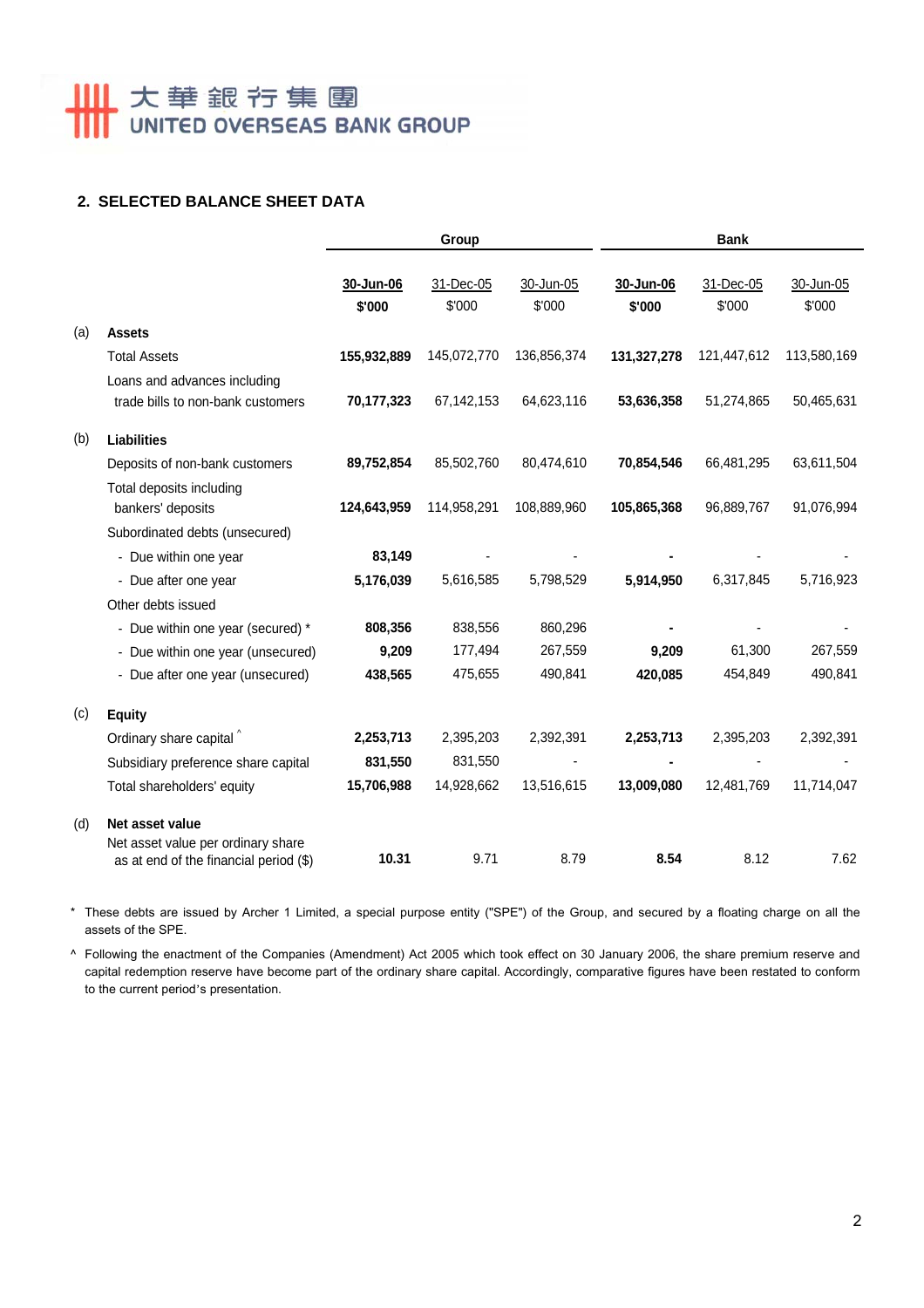# **Ⅲ** 大華銀行集團

## **3. OTHER INFORMATION**

|     |                                                                             | Group                                                |                            |                         |                                                                                                 |                                  |                         |
|-----|-----------------------------------------------------------------------------|------------------------------------------------------|----------------------------|-------------------------|-------------------------------------------------------------------------------------------------|----------------------------------|-------------------------|
|     |                                                                             | 1st Half<br>2006<br>\$'000                           | 1st Half<br>2005<br>\$'000 | Incr/<br>(Decr)<br>$\%$ | 2nd<br>Quarter<br>2006<br>\$'000                                                                | 2nd<br>Quarter<br>2005<br>\$'000 | lncr/<br>(Decr)<br>$\%$ |
| (a) | Depreciation                                                                | 70,384                                               | 70,232                     | 0.2                     | 34,182                                                                                          | 35,042                           | (2.5)                   |
| (b) | Return on average ordinary shareholders' equity *                           |                                                      |                            |                         |                                                                                                 |                                  |                         |
|     | - Including intangible assets (%)                                           | 16.6                                                 | 11.9                       | 39.5                    | 16.5                                                                                            | 12.0                             | 37.5                    |
|     | - Excluding intangible assets (%)                                           | 16.7                                                 | 12.8                       | 30.5                    | 16.5                                                                                            | 13.6                             | 21.3                    |
| (c) | Earnings per ordinary share *                                               |                                                      |                            |                         |                                                                                                 |                                  |                         |
|     | - Basic (cents)                                                             | 157.2                                                | 106.0                      | 48.3                    | 157.8                                                                                           | 106.4                            | 48.3                    |
|     | - Fully diluted (cents)                                                     | 157.1                                                | 106.0                      | 48.2                    | 157.8                                                                                           | 106.4                            | 48.3                    |
| (d) | Changes in ordinary shares of the Bank                                      |                                                      |                            |                         |                                                                                                 |                                  |                         |
|     | <b>Particulars</b>                                                          | No. of shares<br>issued/(cancelled)<br>and 30-Jun-06 | between 1-Apr-06           |                         | No. of new shares<br>that would have been issued<br>upon exercise of all<br>outstanding options |                                  |                         |
|     |                                                                             |                                                      |                            |                         | At 30-Jun-06                                                                                    |                                  | At 30-Jun-05            |
|     | Exercise of share options granted under<br>the UOB 1999 Share Option Scheme | 979,000                                              |                            |                         | 1,125,000<br>2,875,000                                                                          |                                  |                         |
|     | Shares purchased under share buy-back program                               | (10,634,000)                                         |                            |                         |                                                                                                 |                                  |                         |
|     |                                                                             | (9,655,000)                                          |                            |                         |                                                                                                 |                                  |                         |

\* Computed based on annualised profit attributable to equity holders of the Bank net of subsidiary preference share dividend incurred for the financial period.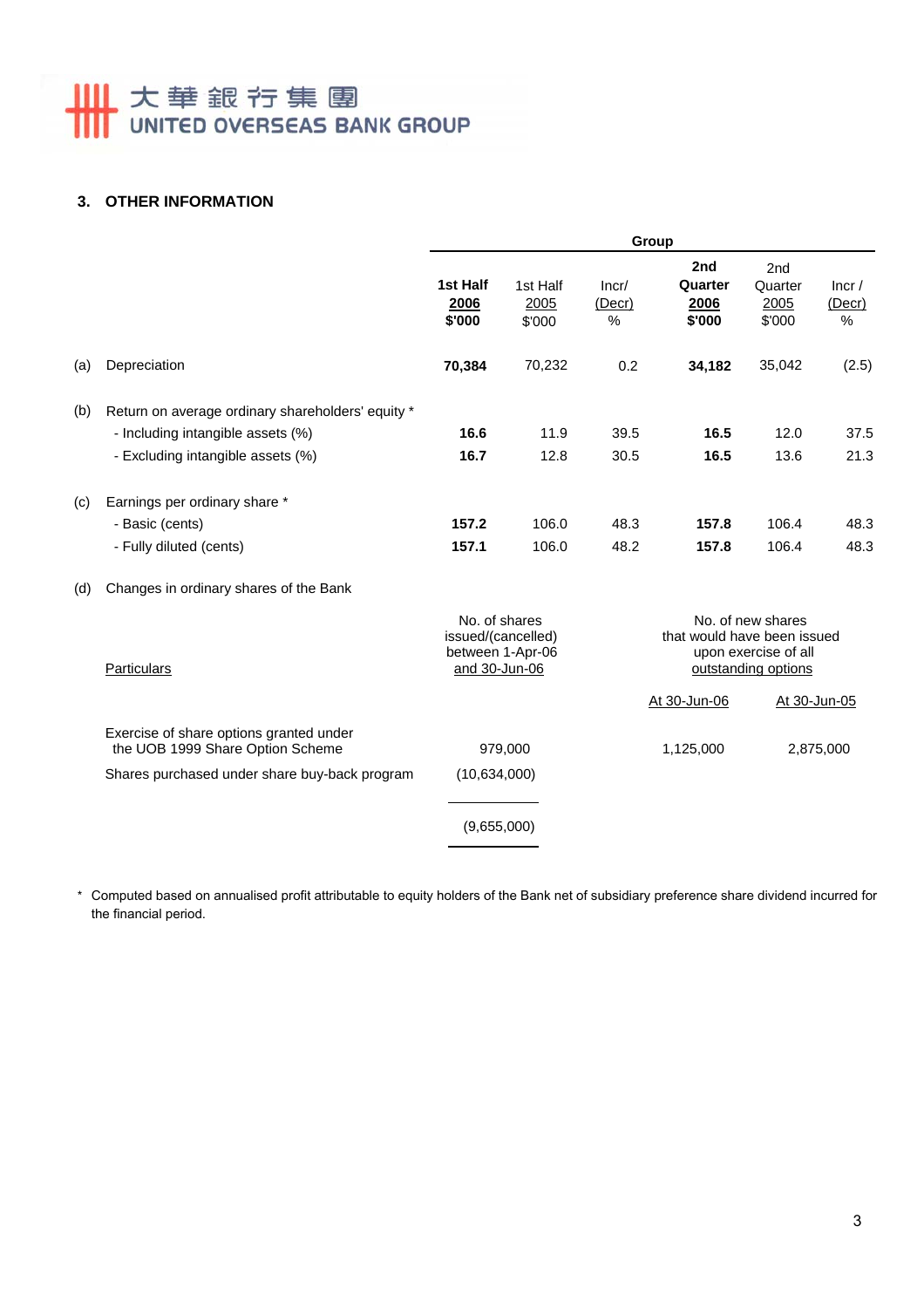# 大華銀行集團 UNITED OVERSEAS BANK GROUP

### **4. REVIEW OF PERFORMANCE**

The financial statements are presented in Singapore dollars and have been prepared in accordance with Singapore Financial Reporting Standards ("FRS") with modification to FRS39 Financial Instruments: Recognition and Measurement in respect of loan loss provisioning, as provided in Notice to Banks No. 612 "Credit Files, Grading and Provisioning" issued by Monetary Authority of Singapore ("MAS"). The same accounting policies and computation methods have been adopted for the first half of 2006 as those adopted in the audited financial statements for the financial year ended 31 December 2005.

#### (a) 1st Half 2006 versus 1st Half 2005

- (i) The Group's net profit after tax ("NPAT") of \$1,571 million recorded in the first half of 2006 ("1H06") was an increase of \$756 million or 92.8% over the \$815 million registered in the first half of 2005 ("1H05"). The increase was largely due to a one-time gain of \$689 million, which comprised special dividend received from Overseas Union Enterprise Limited ("OUE") and gain from divestment of OUE and Hotel Negara Limited ("HNL"), recorded by the Group and its associates in the second quarter of 2006 ("2Q06"). Excluding the one-time gain, Group NPAT would be \$882 million in 1H06, representing an increase of 8.3% over 1H05. The increase was mainly attributed to higher net interest income and lower impairment charges on loans, partially offset by higher operating expenses.
- (ii) Total income increased \$790 million or 43.8% to \$2,597 million in 1H06 from \$1,807 million in 1H05, primarily due to the special dividend received from OUE of \$284 million and gain from divestment of OUE and HNL of \$329 million. Excluding this one-time income of \$613 million, total income would be \$1,984 million in 1H06, representing an increase of 9.8% over 1H05. The increase was mainly attributed to higher net interest income largely from higher loan volume and interbank money market activities.
- (iii) The Group's total operating expenses increased 22.2% to \$815 million in 1H06 from \$667 million in 1H05, partly due to the consolidation of PT Bank Buana Indonesia Tbk. ("Bank Buana")'s operating expenses. Staff costs increased 29.6% to \$409 million largely on increased headcount, and other operating expenses increased 15.6% to \$406 million mainly on professional fees and commission and brokerage expenses. Expense-to-income ratio of the Group increased to 41.1% (excluding the one-time income) in 1H06 from 36.9% in 1H05.
- (iv) Other impairment charges increased \$10 million or 12.4% to \$91 million in 1H06 from \$81 million in 1H05. The increase was largely attributed to write-back of collective impairment charges in 1H05, partially offset by lower impairment charges on loans in 1H06.
- (v) Share of pre-tax profit of associates increased to \$191 million in 1H06 from \$46 million in 1H05. The increase was due mainly to the Group's share of exceptional gain of \$120 million, arising from special dividend received from OUE and gain from divestment of OUE and HNL, as recorded by its associates, Overseas Union Insurance Limited ("OUI") and Overseas Union Facilities (Pte.) Limited ("OUF"). Excluding the exceptional gain, share of pre-tax profit of associates would be \$71 million, up 53.6% from 1H05.
- (b) 2nd Quarter 2006 versus 2nd Quarter 2005
	- (i) The Group's NPAT increased \$723 million or 176.7% to \$1,132 million in 2Q06 from \$409 million in the second quarter of 2005 ("2Q05"). The increase was largely due to the one-time gain of \$689 million recorded in 2Q06. Excluding the one-time gain, the Group's NPAT would be \$443 million in 2Q06, an increase of 8.3% over 2Q05. This increase was contributed mainly by higher net interest income and lower impairment charges on loans, partially offset by higher total operating expenses.
	- (ii) Excluding the one-time income of \$613 million, total income increased 8.1% to \$981 million in 2Q06 from \$908 million in 2Q05. The increase was mainly due to higher net interest income largely contributed by increased loan volume and interbank money market activities.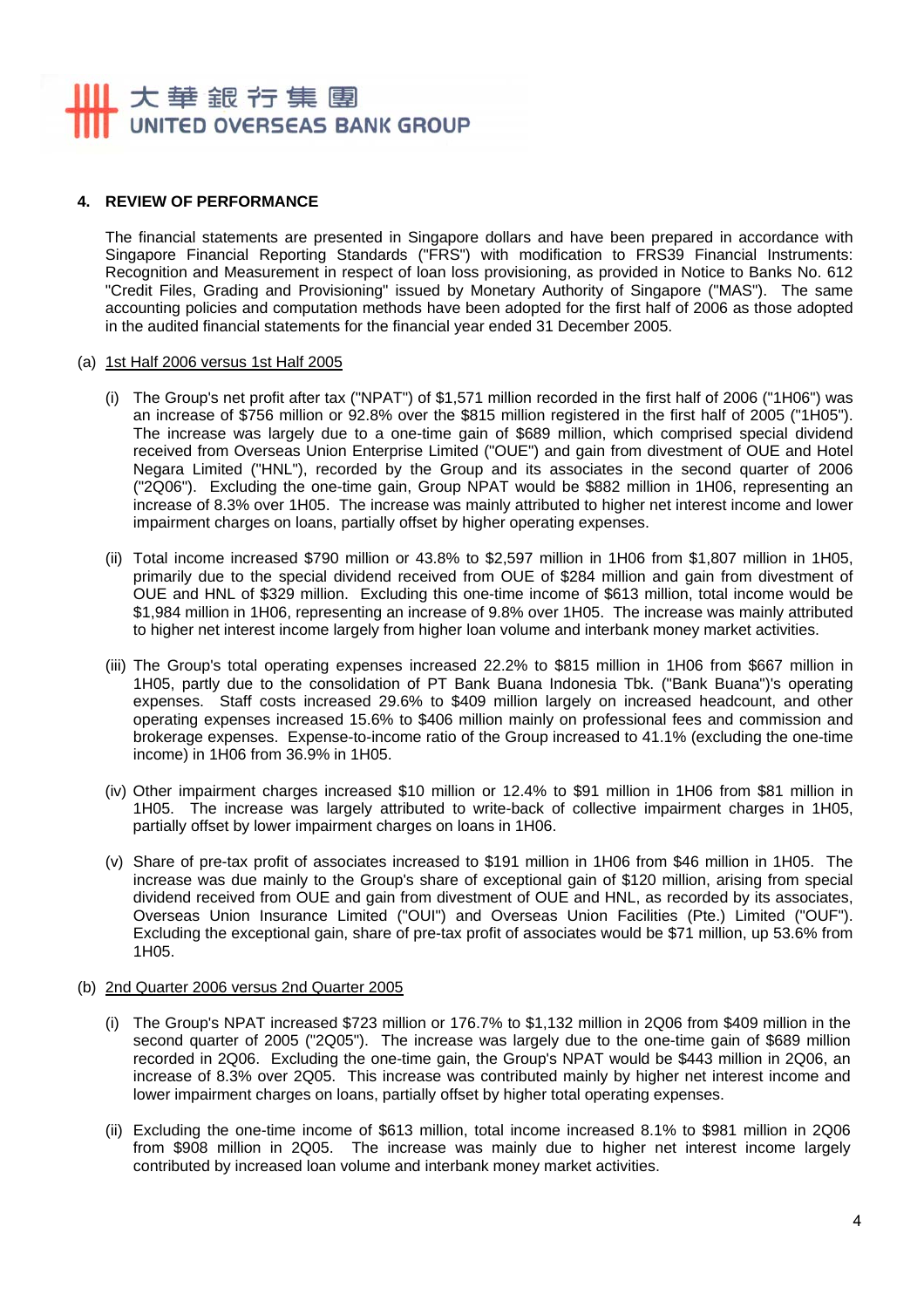# 大華銀行集團 UNITED OVERSEAS BANK GROUP

- (iii) The Group's total operating expenses increased 20.5% to \$419 million in 2Q06 from \$347 million in 2Q05, partly due to the consolidation of Bank Buana's operating expenses. Staff costs increased 29.9% to \$211 million due largely to higher headcount, and other operating expenses increased 12.2% to \$207 million due mainly to higher professional fees and commission and brokerage expenses. Expense-toincome ratio was 42.7% (excluding the one-time income) in 2Q06 compared to 38.3% in 2Q05.
- (iv) Other impairment charges increased \$21 million to \$35 million in 2Q06 from \$14 million in 2Q05. The increase was mainly due to write-back of collective impairment charges in 2Q05, partially offset by lower impairment charges on loans in 2Q06.
- (v) Share of pre-tax profit of associates increased \$128 million to \$160 million in 2Q06 from \$32 million in 2Q05. Excluding the share of the exceptional gain of \$120 million recorded by OUI and OUF, profit contributions from the associates would be \$41 million in 2Q06, representing an increase of 25.4% over 2Q05.
- (c) The Group's net loans and advances to customers grew 4.5% over 31 December 2005 to \$70,177 million as at 30 June 2006. Group non-performing loans ("NPLs") were lower by 2.4% to \$3,836 million as at 30 June 2006 compared to those at 31 December 2005. Correspondingly, Group NPL ratio improved to 5.3% as at 30 June 2006 from 5.6% as at 31 December 2005. As at 30 June 2006, Group NPLs were 58.2% (31 December 2005: 56.7%) secured by collateral, and unsecured NPLs were 165.5% (31 December 2005: 159.4%) covered by total cumulative impairment.
- (d) Total assets of the Group increased 7.5% to \$155,933 million as at 30 June 2006 over 31 December 2005. Shareholders' equity of the Group rose 5.2% to \$15,707 million as at 30 June 2006 compared to that at 31 December 2005. Correspondingly, the Group's net asset value per share increased to \$10.31 as at 30 June 2006 from \$9.71 as at 31 December 2005.
- (e) Group capital adequacy ratio of 16.5% as at 30 June 2006 was 6.5% points above the minimum 10% set by MAS.

### **5. DIVIDEND**

The Directors are pleased to declare an interim dividend of 20 cents per ordinary share less 20% Singapore income tax (1H05: 20 cents per ordinary share less 20% Singapore income tax) and a special dividend of 20 cents per ordinary share less 20% Singapore income tax (1H05: 28.5 cents in specie of shares in United Overseas Land Limited per ordinary share less 20% Singapore income tax) in respect of the financial year ending 31 December 2006. The dividends will be paid in cash on 28 August 2006.

All existing holders of options under the UOB 1999 Share Option Scheme who exercise their options for shares by the book closure date will be entitled to the dividends, in accordance with the terms of the scheme.